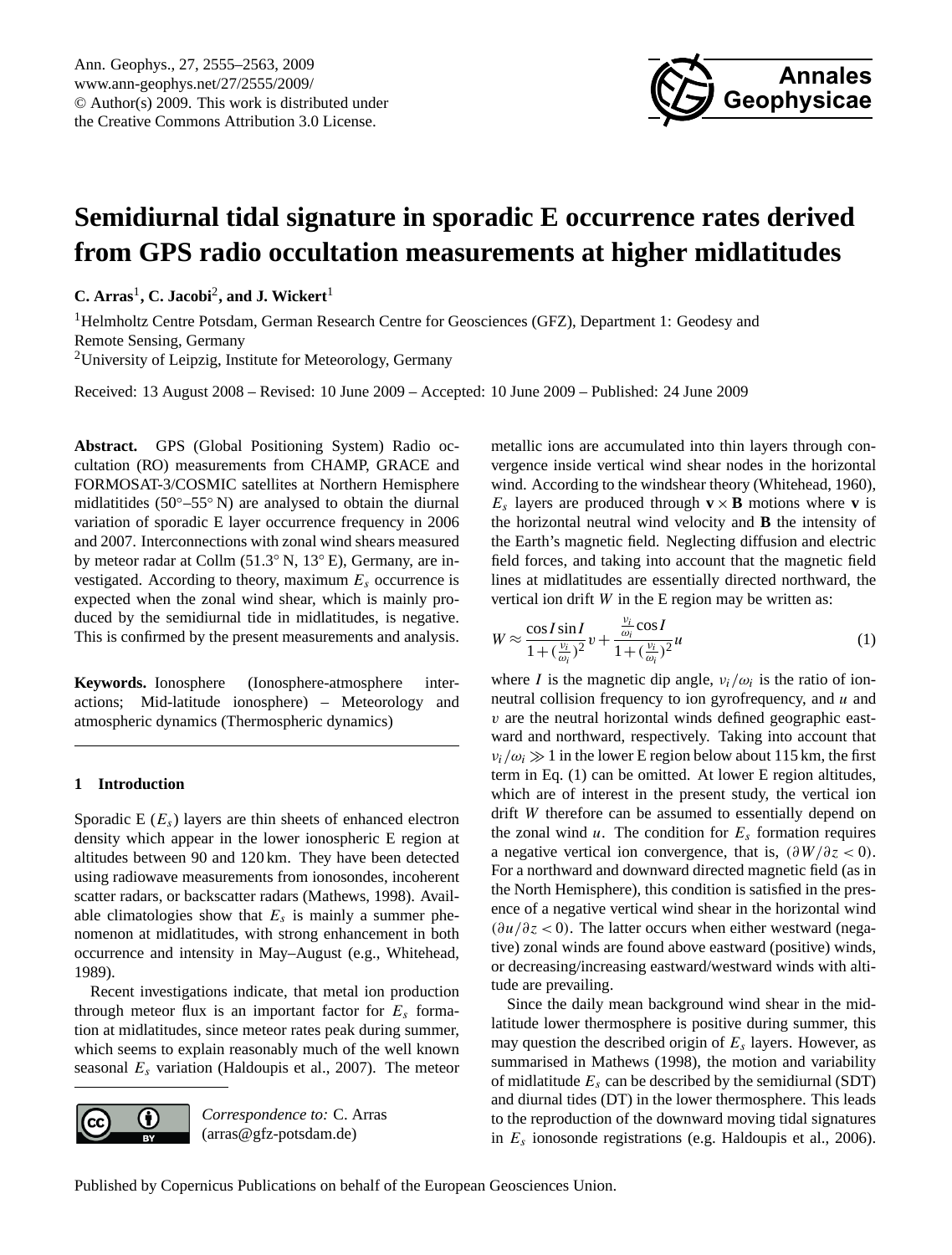Tides are by far the strongest oscillation within lower thermosphere dynamics. The major components are the DT at lower latitudes and lower midlatitudes, and the SDT at higher midlatitudes, (e.g. [Pancheva et al.,](#page-7-4) [2002\)](#page-7-4). The tidal amplitudes may reach values of more than 40 m/s [\(Manson et al.,](#page-7-5) [2002a;](#page-7-5) [Jacobi et al.,](#page-7-6) [2009\)](#page-7-6). Consequently, much stronger shears can be present compared to the background circulation, which is provided in available climatologies.

The described mechanism indicates that the negative wind shears needed to produce  $E_s$  during summer are provided by tides. Therefore the tidal signatures must be imbedded in  $E_s$  variability. As shown by [Pancheva et al.](#page-7-7) [\(2003\)](#page-7-7), also the observed correlation between  $E_s$  and planetary waves has its origin in the modulation of tides by planetary waves in the mesosphere and lower thermosphere. This confirms that the tidal wind shears shape the layers and that this is not a direct effects of planetary waves.

Taking into account that the SDT is a major dynamical feature in the midlatitude lower thermosphere, the wind shear theory indicates that a SDT oscillation should be evident in  $E_s$  occurrence. Consequently, the phases of the SDT oscillation should approximately equal the one of the neutral wind shear. This phenomenon is frequently reported to be seen in  $E_s$  registrations, but concomitant measurements of neutral atmospheric tides and  $E_s$  signatures to compare the phases are still sparse. This is mainly due to the fact that  $E_s$  layers are usually investigated using ground-based measurements, for which neutral wind data are not necessarily available in parallel.

The aim of the present study is to qualitatively investigate the correlation between tidal winds in the mesosphere-lower thermosphere and sporadic E occurrence in the northern midlatitudes. Therefore  $E_s$  occurrence rates derived from satellite based GPS RO measurements are used for the investigations as a function of local time for a latitudinal range of 50– 55 $\degree$  N. The  $E_s$  occurrence rates are compared against local meteor radar wind shear measurements in order to investigate the correlation between these two phenomena.

#### **2 Measurements and data analysis**

Recent RO missions like the German CHAMP [\(Wickert](#page-8-1) [et al.,](#page-8-1) [2009\)](#page-8-1), the U.S./German GRACE and the joint Taiwan-US FORMOSAT-3/COSMIC [\(Anthes et al.,](#page-7-8) [2008\)](#page-7-8) constellation are providing a total of ∼3000 globally distributed measurements per day. GPS radio occultation measurements from LEO (Low Earth Orbiter) satellites have already successfully been used to derive vertical profiles of ionospheric electron density (e.g., [Hajj and Romans,](#page-7-9) [1998;](#page-7-9) [Jakowski](#page-7-10) [et al.,](#page-7-10) [2002\)](#page-7-10). In addition, layers of enhanced electron density in the lower ionosphere such as  $E_s$  can be identified, since they cause strong fluctuations in the GPS RO phase and signal-to-noise ratio (SNR) [\(Wu et al.,](#page-8-2) [2005\)](#page-8-2). In the ionosphere the phase and SNR scintillations can be directly related to strong electron density fluctuations. To detect  $E_s$ layers the SNR of the 50 Hz L1 occultation measurements is used. The advantage of these 50 Hz RO data, compared to the usually used 1 Hz data in ionospheric altitude, is the high vertical resolution of the derived ionospheric parameters. The upper boundary of these data is located at about 125 km altitude. Therefore it is not possible to observe sporadic E layers at higher altitudes where its formation might be influenced by the meridional wind or the descending intermediate layers. A more detailed description and initial results of the application of this technique are given by [Arras](#page-7-11) [et al.](#page-7-11) [\(2008\)](#page-7-11) and [Wickert et al.](#page-8-1) [\(2009\)](#page-8-1).

The current analysis procedure provides no information on the amplitude, thickness and critical frequency of the respective  $E_s$  layer, since only the variation of the SNR for a specific occultation event at a certain time and location is measured. Furthermore, no information on the temporal behaviour of the detected layer is available, because the resolution of the RO measurements in time and space is not sufficient. But, through sorting CHAMP, GRACE and FORMOSAT-3/COSMIC data into voxels, the number of registered events is appropriate to obtain information on the mean occurrence rate or probability of  $E_s$  for each latitude, longitude, and altitude, depending on season and local time. Mean occurrence rates of  $E_s$  on a 5° × 5° grid with a 1 km height resolution based on data sets of 3 months each are calculated. Longitudinal means of  $E_s$  occurrence rates are computed in order to obtain a sufficient data coverage. The RO results are sorted according to local time to make the signatures of migrating tides visible in  $E_s$ . The used time intervals are centered at 4 months (October 2006, January, April and July 2007). In total 1 016 100 RO measurements are analysed, with 142,185 of them with  $E_s$ , e.g. an  $E_s$  occurrence rate of 14.0% is found on a global and annual average.

The zonal mean relative frequency of  $E_s$  occurrence for different heights and latitudes for each of the 4 seasons is depicted in Fig. [1.](#page-2-0) The figure shows the known features (e.g. [Wu et al.,](#page-8-2) [2005;](#page-8-2) [Arras et al.,](#page-7-11) [2008\)](#page-7-11), e.g. that  $E_s$  is mainly a summer phenomenon at midlatitudes, with maximum rates at about 40◦ latitude. The values for the Southern Hemisphere are smaller than those for the Northern Hemisphere. During equinoxes,  $E_s$  layers are mainly found at lower latitudes of both hemispheres, and the probability of occurrence is lower. The smallest values are seen in Northern Hemisphere autumn. Maximum values of  $E_s$  occurrence are observed at altitudes between 100 and 105 km. Note that the  $E_s$  frequencies in Fig. [1](#page-2-0) are given in values of  $1/1000$ , which means that there is a relatively low probability of  $E_s$  at a given time in a given height interval. However, summing-up all  $E_s$  events at all heights in a given 5 degree latitude interval leads to  $E_s$  frequencies of up to 38.5% in summer at midlatitudes (Fig. [2\)](#page-2-1).

For tidal analysis, the Collm Observatory (51.3◦ N, 13◦ E) all-sky meteor radar winds [\(Jacobi et al.,](#page-7-12) [2007,](#page-7-12) [2009\)](#page-7-6) are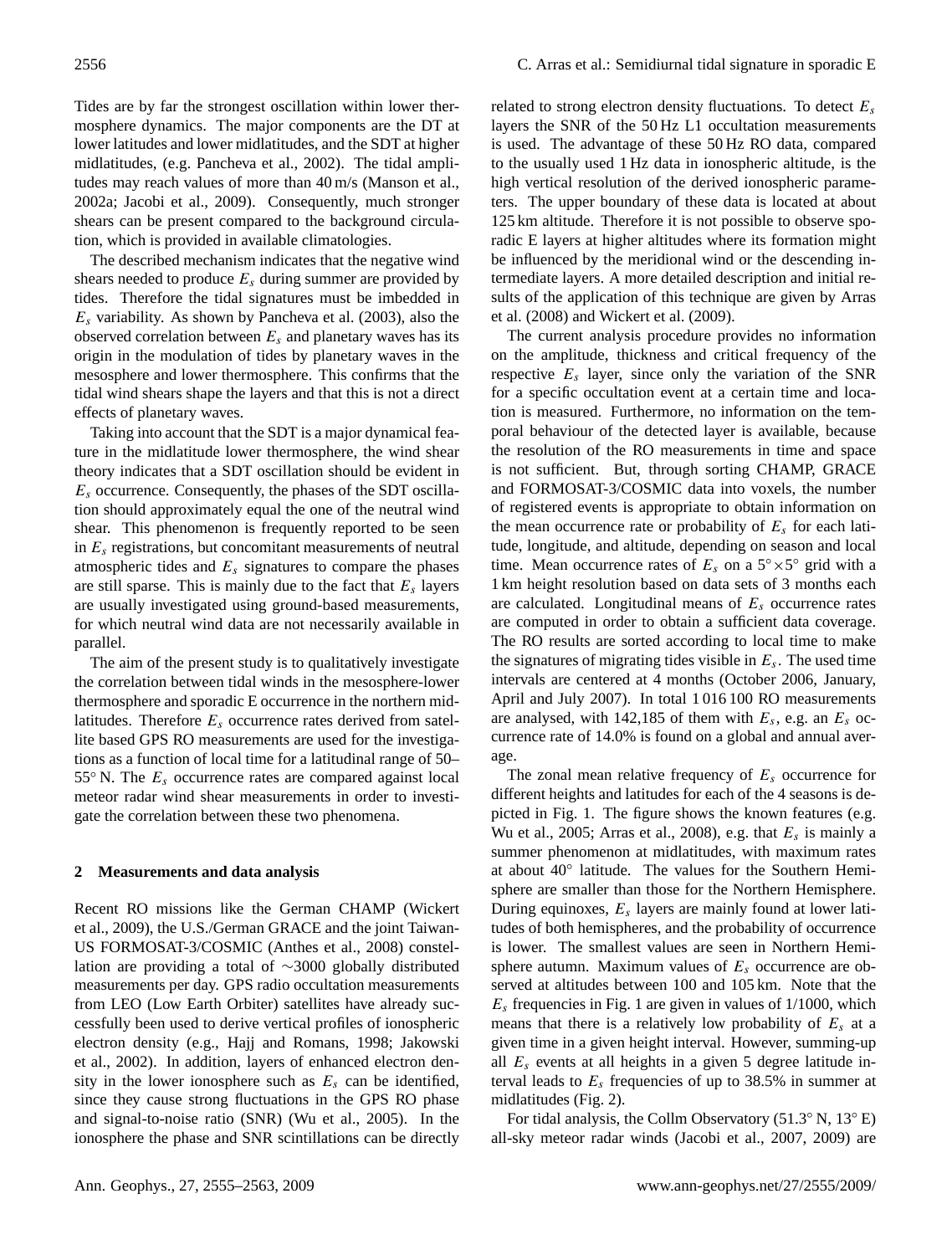

<span id="page-2-0"></span>**Fig. 1.** Combination of CHAMP, GRACE and FORMOSAT-3/COSMIC RO mean relative  $E_s$  occurrence rate for 4 seasons (3-monthly means). Values are given in 1/1000.

used in the altitude range of 80–100 km. Individual radial winds are calculated from the Doppler shift detection of the reflected 36.2 MHz VHF radio waves from ionised meteor trails. They are collected to form hourly mean values using least squares of the horizontal wind components to raw radial wind data under the assumption that vertical winds are small [\(Hocking et al.,](#page-7-13) [2001\)](#page-7-13). The data are binned in 6 different altitude intervals centered at 82, 85, 88, 91, 94, and 98 km. In this study monthly means of hourly winds are used depending on local time during the 4 months mentioned above. The winds are shown in the upper and middle panels of Fig. [3.](#page-3-0) The SDT component is generally dominating. Monthly means of hourly zonal wind shears  $s \approx \Delta u / \Delta z$  referring to the center between two adjacent height gates have been added to the panels. At times, negative zonal wind shear is visible during each month, however, in summer owing to the strong positive background vertical zonal wind gradient increase, negative values are only found in the upper layers above about 90 km altitude.

Visual inspection shows that in January and October the vertical gradients of the wind shear and the one of the wind itself are of the same order of magnitude. However, the slope of the isolines is quantitatively different, and especially in



<span id="page-2-1"></span>**Fig. 2.** Total  $E_s$  occurrence frequency in a given latitude interval, for 4 different seasons.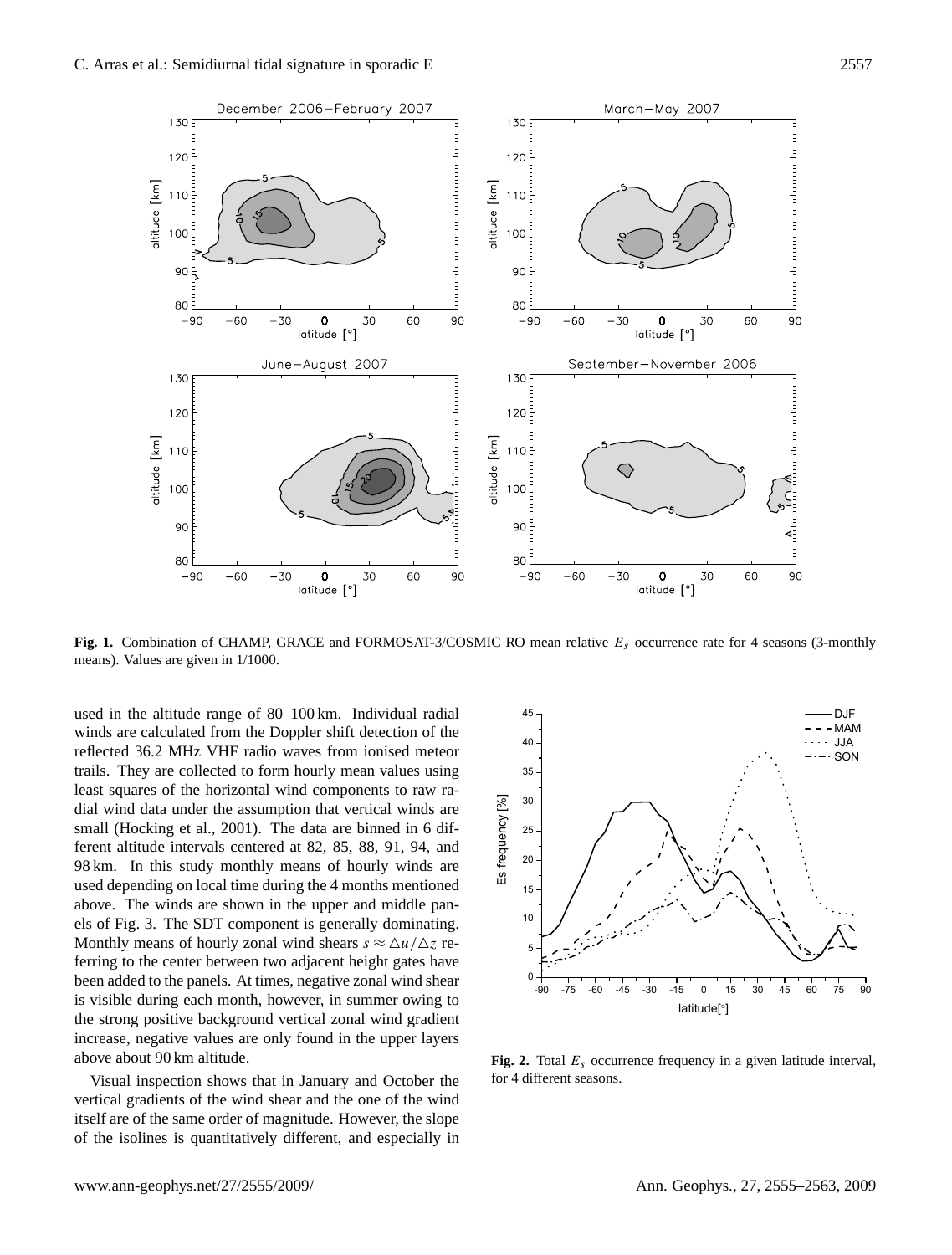

<span id="page-3-0"></span>**Fig. 3.** Monthly mean zonal winds over Collm, for 4 seasons (color code) and vertical zonal wind shears derived from these winds (contours). Note the different scaling of the ordinate in the respective panels. In the lowermost panels amplitudes and phases of the zonal and meridional SDT are shown for 4 months. The phases refer to local midnight.

summer, where the SDT is evanescent below ∼92 km, a vertical gradient of the wind shear isolines is observed, while the wind phase is nearly constant with height.

SDT amplitudes and phases (lower panel of Fig. [3\)](#page-3-0) are calculated by fitting monthly mean winds, SDT, DT and terdiurnal tidal oscillations to one month of individual hourly data for each height gate. For the sake of completeness, the meridional amplitudes and phases are also shown. As expected, the SDT components are nearly circularly polarised. Maximum amplitudes of the SDT can be found in winter. In summer, large amplitudes are visible only in the upper levels considered here. This behaviour is well known from avail-able climatologies (e.g. [Manson et al.,](#page-7-14) [2002b;](#page-7-14) Kürschner and [Jacobi,](#page-7-15) [2005\)](#page-7-15). Vertical wavelengths derived from the phase profiles are about 40 km in January and October, but very long in April and July. The latter indicates the presence of two SDT modes, with a tendency for shorter vertical wavelengths above 90 km.

In Fig. [4](#page-4-0) Collm meteor count rates are presented. In the upper panel, the daily meteor count rates are shown to provide an overview of the seasonal cycle. Note, however, that also the mean meteor height has a typical seasonal cycle with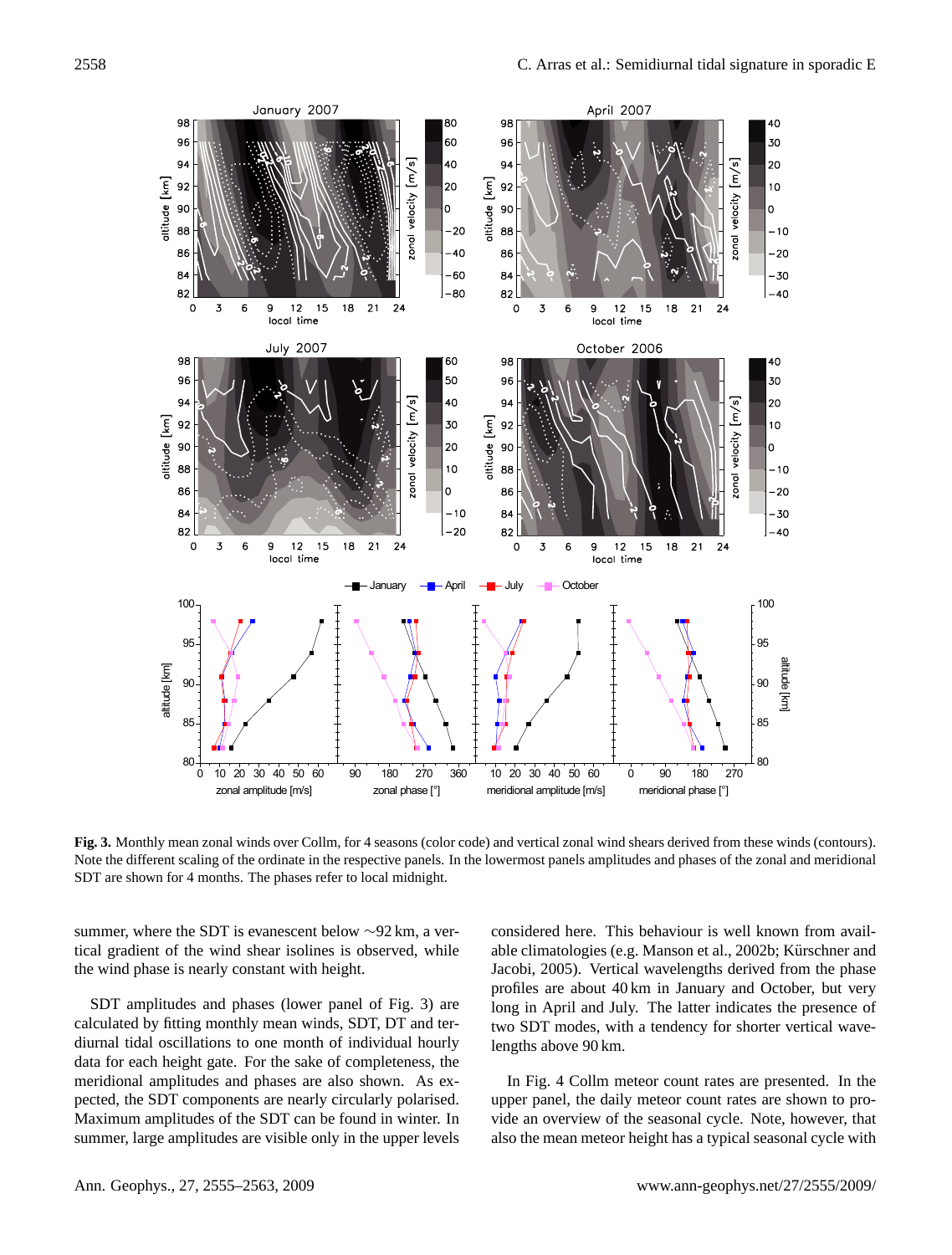

<span id="page-4-0"></span>**Fig. 4.** Daily meteor count rates at Collm (upper panel) and monthly mean diurnal cycle of meteor count rates for four different months (lower panel).

greater heights during autumn. In addition, meteors burning at higher altitudes generally enter the Earth's atmosphere with higher velocities. The radar has a certain detection window for meteors, which is among others sensitive to meteor mass and velocity. Thus, the seasonal cycle of the detected meteors provides only a qualitative picture of the seasonal mass entry. In the lower panels of Fig. [4](#page-4-0) the mean diurnal cycles of detected meteors are shown for 4 months. The variability shows a broad maximum in the morning, mainly due to Earth's rotation.

## **3 Comparison of** E<sup>s</sup> **and wind shear phases over Collm**

The seasonal CHAMP, GRACE and FORMOSAT- $3/COSMIC E<sub>s</sub>$  occurrence frequencies for the latitude range 50◦–55◦ N are binned into hourly intervals of local time to make the correlation between zonal wind shear and  $E<sub>s</sub>$  visible. In Fig. [5](#page-5-0) these data are shown in colour code as a height-local time cross section for 4 seasons. Maximum values reach up to 5.6% in summer. Note that the numbers of each altitude level should be added up to obtain the total  $E_s$  occurrence frequency. During each season a descending structure of  $E<sub>s</sub>$  probability with local time is visible. There, a clear semidiurnal pattern in  $E_s$  occurrence can be identified at about 100–105 km altitude. The zonal wind shears from Fig. [3](#page-3-0) are shown in the lower part of the panels. The isolines of the negative wind shear values, which are required for  $E_s$  formation, are marked by solid lines. A good qualitative correspondence between negative zonal wind shear and  $E_s$ is observed in each month at upper radar altitudes around 95 km, if the wind shears would be extrapolated to higher altitudes. At first glance the highest  $E_s$  rates in summer disagree with strongest zonal wind shears found during winter. However, in addition to the vertical wind shears, the meteor rates have to be considered for the correct interpretation of this phenomenon [\(Haldoupis et al.,](#page-7-2) [2007\)](#page-7-2). Similarly to maximum  $E_s$  rates the strongest meteor incidence and therefore the most metallic ions are entering the Earth's atmosphere during summer and autumn months. Although the MLT (Mesosphere Lower Thermosphere) wind shears are weaker in summer they are, especially at altitudes above the measuring height of the meteor radar, strong enough to compress the metallic ions into thin layers. It is also noted that sporadic E layers are formed at altitudes well above the maximum altitude of the meteor radar measurements. E.g., considerable SDT amplitudes have been observed and modelled above 100 km also in summer.

A diurnal component in the  $E_s$  signatures can also be seen in Fig. [5.](#page-5-0) However, possible influences contributing to this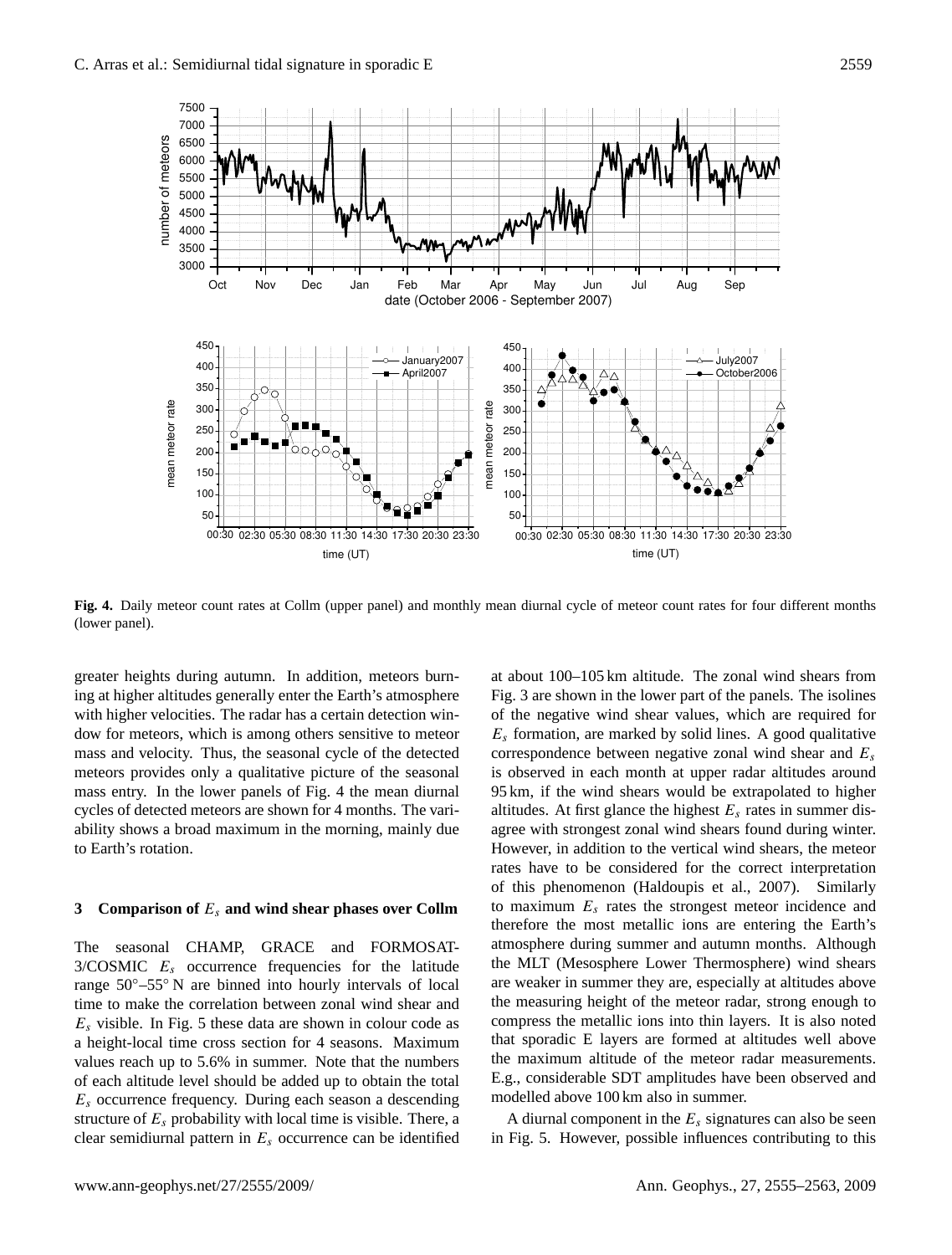

<span id="page-5-0"></span>**Fig. 5.** CHAMP, GRACE and FORMOSAT-3/COSMIC relative  $E_s$  layer occurrence (in 1/1000), for a latitude range from 50°–55° N (redscaling). In the lower part monthly mean wind shears are shown as isolines, given in ms<sup>-1</sup> km<sup>-1</sup>, measured with the Collm meteor radar. Negative shear values are marked with solid isolines. Note the different scaling for summer  $E_s$  rates.

signal could be a DT in wind, increased background ionisation during daytime, and the diurnal cycle of meteor entry, which has its maximum in the early morning that would fit to the  $E_s$  phase above ∼110 km. The latter two effects are widely excluded when regarding the SDT, so that in the following this work restricts to this tide.

Figure [6](#page-6-0) shows resulting phases of a least squares fit of a 12-h sinusoidal oscillation (referred to as a SDT oscillation) to the  $E_s$  and wind shear data. Note that the phase is defined here on the one hand as the local time of maximum  $E_s$ probability, but on the other hand, in contrast to the usual convention, as maximum negative zonal wind shear. The SDT component is practically always significant in midlatitude winds at mesopause region heights. Note that there are considerable wind amplitudes of the DT especially in spring, and that the terdiurnal tide reaches significant amplitudes in autumn [\(Beldon et al.,](#page-7-16) [2006\)](#page-7-16). Therefore, the phases shown in Fig. [6](#page-6-0) do not exactly refer to  $E_s$  occurrence and wind shear in total, but only on their SDT component. For the semidiurnal  $E_s$  occurrence, those phase values are highlighted that are significant according to a t-test. Especially at lower altitudes and in winter, when  $E_s$  rates are low anyway, there is only a weak SDT component, which is not necessarily the dominant oscillation. Therefore, there is no clear overlapping height interval between the wind shear and  $E_s$  phase profiles in 3 of 4 seasons. However, if the wind shear phases are extrapolated linearly to larger altitudes, this again fits well to the phases in  $E_s$ . Thus, inspecting the SDT phase progression with height in both  $E_s$  and zonal negative wind shear, a clear correlation is visible even if insignificant  $E_s$  phases are included in the visual inspection (Fig. [6\)](#page-6-0). Only in October at altitudes below 90 km the  $E_s$  rates are very small. Therefore, the phases do not fit to each other.

As known from theory and ground-based observations [\(Haldoupis et al.,](#page-7-3) [2006;](#page-7-3) [Christakis et al.,](#page-7-17) [2009\)](#page-7-17) the  $E_s$  layer descent follows the phase velocity of the SDT convergent node at altitudes well above about 100 km. Below, the descent velocity slows down due to enhanced ion-neutral collisions. In Figs. [5](#page-5-0) and [6](#page-6-0) this phenomenon is not clearly visible. Only in July the  $E_s$  rate slope is weakly bent below 95 km. A reason for only observing constant  $E_s$  slopes with the RO method could be that it is not possible to monitor a time series of the behaviour of a single layer. Rather Fig. [5](#page-5-0) contains quarterly mean values of  $E_s$  occurrence in the latitude range between 50 and 55 $\degree$  N. Fine structures in  $E_s$  behaviour can therefore not be tracked by RO measurements. Note again that Fig. [6](#page-6-0) does not show the track of the average  $E_s$  layers, since it shows only the SDT component detected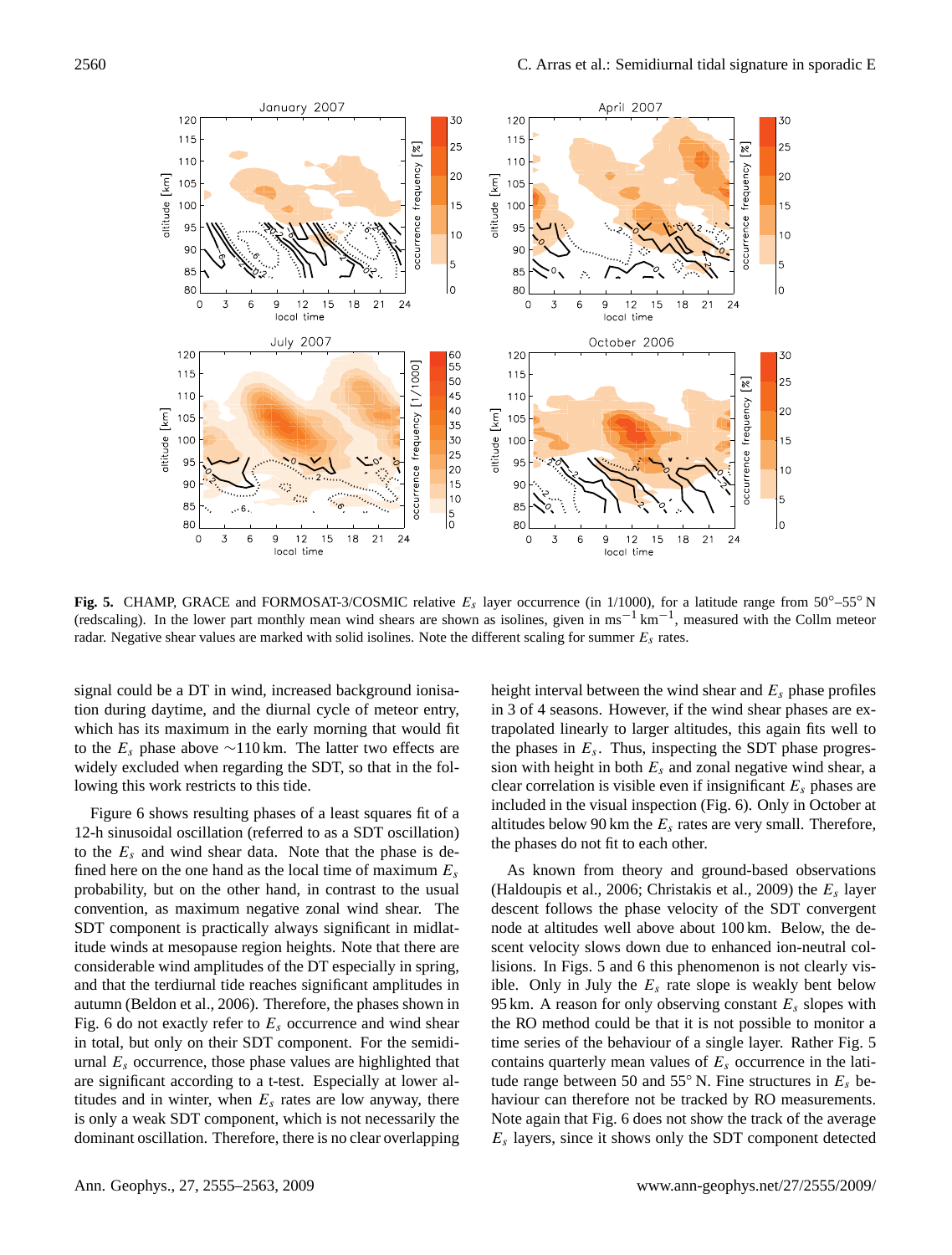

<span id="page-6-0"></span>**Fig. 6.** Semidiurnal phases of Collm meteor radar zonal wind shear, defined as time of minimum vertical shear (solid dots), and CHAMP, GRACE and FORMOSAT-3/COSMIC relative  $E_s$  layer occurrence (open circles), defined as time of maximum occurrence.  $E_s$  phase values with statistical significant amplitudes are marked by a cross  $(\times)$  inside the symbol.

from a mean diurnal behaviour that is not necessarily sinusoidal. But a qualitative correspondence between the  $E_s$  and the SDT phase decent is found. The SDT component of the  $E_s$  descends above 95 km, as taken from a linear fit to the significant points in Fig. [6,](#page-6-0) at a rate of 2.2, 2.4, 2.5 and 1.5 km/h in January, April, July and October, respectively. In comparison, the SDT wind shear phase gradient is 2.5, 1.0, 1.1 and 1.8 km/h. It is noticed that during January and October, when the wind shear maximum zones descend more quickly, the  $E_s$  descend is slightly slower. This may be due to the fact that at lower altitudes formation of  $E_s$  becomes too slow to remain inside the convergence zone [\(Haldoupis et al.,](#page-7-3) [2006\)](#page-7-3). During April and July, the SDT phase gradient shows a complex picture (see Fig. [3\)](#page-3-0) and the phase gradient at least below ∼90 km is not necessarily correlated with the one above that height. The descent speeds of both  $E_s$  and wind shear are much smaller compared to the SDT wind, which means that from the phases shown in Fig. [6](#page-6-0) the vertical wavelength of the SDT cannot be derived. This is caused by the fact that the vertical wind shear depends not only on the wave phase, but also on the amplitude growth with height. In particular, if the SDT amplitudes decrease with altitude, as it is frequently the case in the summer half year (see Fig. [3\)](#page-3-0), the wind shear phase gradient is stronger (negative) than the wind phase gradient.

### **4 Conclusions**

A strong qualitative correlation of  $E_s$  with the SDT in zonal wind shear is shown, using the GPS RO data from CHAMP, GRACE and FORMOSAT-3/COSMIC together with Collm zonal wind shears, extrapolated to  $E_s$  altitudes. This result supports the theory that zonal wind shear plays an essential role in  $E_s$  formation at midlatitudes in the presence of metallic ions of meteoric origin. The SDT is a dominant circulation pattern in the midlatitude lower thermosphere. Consequently it is found that SDT wind shear phases are in remarkable qualitative correspondence with phases of the semidiurnal component of sporadic E variability within one day. The presented results indicate that GPS RO observations have the potential to detect the seasonal mean SDT in  $E_s$ , and thus may provide a qualitative measure on lower thermosphere dynamics at altitudes above 100 km that are not accessible to most radar systems. Since data on background ionisation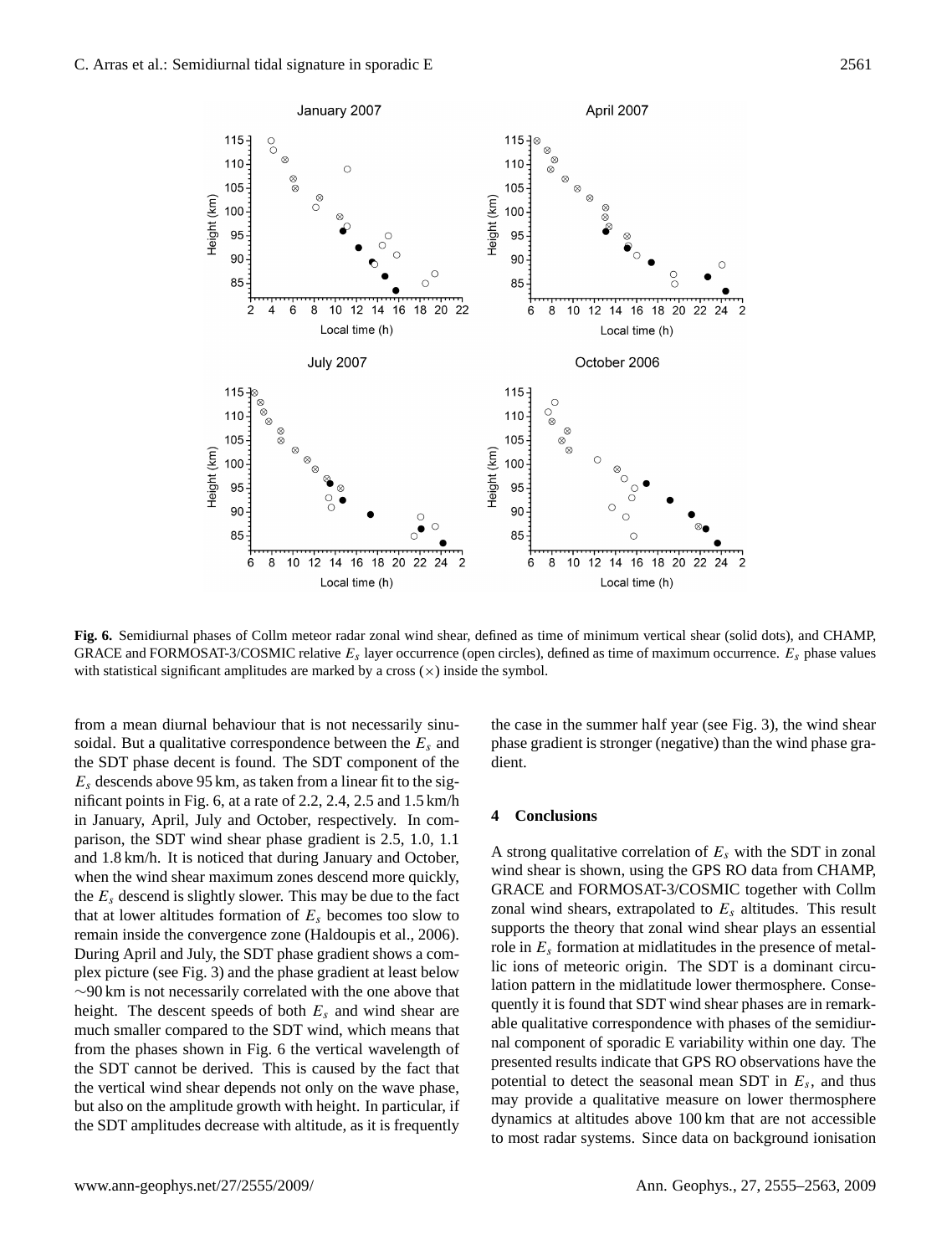are not considered here, at this stage only conclusions on the phase of  $E_s$  occurrence can be drawn. Note, that from the phase gradient of  $E_s$  the vertical wavelength of the tide cannot be derived, because this would require knowledge of the amplitude change with height. The used detection algorithm allows for detection of an individual  $E_s$  layer, but not for derivation of information on its thickness or its absolute electron density. Since the GPS RO measurements are irregularly distributed in time and space, it is not possible to detect the evolution of  $E_s$  in time at a distinct point, but information on seasonal means or climatological behaviour of its occurrence can be derived with a high spatial resolution. The upper boundary of the used 50 Hz GPS RO data is located at around 125 km altitude. This technical limitation prohibits to observe layers higher up in the ionosphere such as descending intermediate layers.

Although the SDT is the dominant feature in the midlatitude lowermost thermosphere, the DT and even the terdiurnal tide is also present in the wind field, although with lower amplitudes in most months. However, the DT is dominating at lower latitudes, and therefore is expected to be present in the daily variations of the  $E_s$  layer strength. In addition, a terdiurnal signature should be visible where this tide is strong enough. This requires a global comparison of sporadic E and neutral dynamics using satellite winds, which will be topic of future work.

*Acknowledgements.* The authors thank the CHAMP and GRACE team at GFZ and JPL for their work. We acknowledge UCAR (Boulder, US) and NSPO (Taiwan) for the free and rapid provision of FORMOSAT-3/COSMIC data and related support. Part of the work, described in this paper, was funded by grant WI 2634/2-1 within the German DFG priority research program 1176 related to CAWSES.

Topical Editor K. Kauristie thanks C. Haldoupis and D. Wu for their help in evaluating this paper.

#### **References**

- <span id="page-7-8"></span>Anthes, R. A., Bernhardt, P. A., Chen, Y., Cucurull, L., Dymond, K. F., Ector, D., Healy, S. B., Ho, S.-P., Hunt, D. C., Kuo, Y.-H., Liu, H., Manning, K., McCormick, C., Meehan, T. K., Randel, W. J., Rocken, C., Schreiner, W. S., Sokolovskiy, S. V., Syndergaard, S., Thompson, D. C., Trenberth, K. E., Wee, T.-K., Yen, N. L., and Zeng, Z.: The COSMIC/FORMOSAT-3 Mission: Early Results, B. Am. Meteorol. Soc., 89(3), 313–333, doi:10.1175/BAMS-89-3-313, 2008.
- <span id="page-7-11"></span>Arras, C., Wickert, J., Jacobi, C., Heise, S., Beyerle, G., and Schmidt, T.: A global climatology of ionospheric irregularities derived from GPS radio occultation, Geophys. Res. Lett., 35, L14809, doi:10.1029/2008GL034158, 2008.
- <span id="page-7-16"></span>Beldon, C. L., Muller, H. G., and Mitchell, N. J.: The 8-hour tide in the mesosphere and lower thermosphere over the UK, 1988– 2004, J. Atmos. Solar Terr. Phys., 86, 655–668, 2006.
- <span id="page-7-17"></span>Christakis, N., Haldoupis, C., Zhou, Q., and Meek, C.: Seasonal variability and descent of mid-latitude sporadic E layers

at Arecibo, Ann. Geophys., 27, 923–931, 2009, [http://www.ann-geophys.net/27/923/2009/.](http://www.ann-geophys.net/27/923/2009/)

- <span id="page-7-9"></span>Hajj, G. A. and Romans, L. J.: Ionospheric electron density profiles obtained with the Global Positioning System: Results from the GPS/MET experiment, Radio Sci., 33, 175–190, 1998.
- <span id="page-7-3"></span>Haldoupis, C., Meek, C., Christakis, N., Pancheva, D., and Bourdillon, A.: Ionogram height-time-intensity observations of decending sporadic E layers at mid-latitudes, J. Atmos. Solar Terr. Phys., 68, 539–557, 2006.
- <span id="page-7-2"></span>Haldoupis, C., Pancheva, D., Singer, W., Meek, C., and Mac-Dougall, J.: An explanation for the seasonal dependence of midlatitude sporadic E layers, J. Geophys. Res., 112, A06315, doi:10.1029/2007JA012322, 2007.
- <span id="page-7-13"></span>Hocking, W. K., Fuller, B., and Vandepeer, B.: Real-time determination of meteor-related parameters utilizing modern digital technology, J. Atmos. Solar Terr. Phys., 63, 155–169, 2001.
- <span id="page-7-12"></span>Jacobi, C., Fröhlich, K., Viehweg, C., Stober, G., and Kürschner, D.: Midlatitude mesosphere/lower thermosphere meridional winds and temperatures measured with Meteor Radar, Adv. Space Res., 39, 1278–1283, 2007.
- <span id="page-7-6"></span>Jacobi, C., Arras, C., Kürschner, D., Singer, W., Hoffmann, P., and Keuer, D.: Comparison of mesopause region meteor radar winds, medium frequency radar winds and low frequency drifts over Germany, Adv. Space Res., 43, 247–252, 2009.
- <span id="page-7-10"></span>Jakowski, N., Wehrenpfennig, A., Heise, S., Reigber, C., Lühr, H., Grunwaldt, L., and Meehan, T. K.: GPS radio occultation measurements of the ionosphere from CHAMP: early results, Geophys. Res. Lett., 29(10), 1457, doi:10.1029/2001GL014364, 2002.
- <span id="page-7-15"></span>Kürschner, D. and Jacobi, C.: The mesopause region wind field over Central Europe in 2003 and comparison with a long-term climatology, Adv. Space Res., 35, 1981–1986, 2005.
- <span id="page-7-5"></span>Manson, A. H., Luo, Y., and Meek, C.: Global distributions of diurnal and semi-diurnal tides: observations from HRDI-UARS of the MLT region, Ann. Geophys., 20, 1877–1890, 2002a.
- <span id="page-7-14"></span>Manson, A. H., Meek, C., Hagan, M., Koshyk, J., Franke, S., Fritts, D., Hall, C., Hocking, W., Igarashi, K., MacDougall, J., Riggin, D., and Vincent, R.: Seasonal variations of the semi-diurnal and diurnal tides in the MLT: multi-year MF radar observations from 2–70◦ N, modelled tides (GSWM, CMAM), Ann. Geophys., 20, 661–677, 2002b.
- <span id="page-7-0"></span>Mathews, J. D.: Sporadic E: current views and recent progress, J. Atmos. Sol. Terr. Phys., 60, 413–435, 1998.
- <span id="page-7-4"></span>Pancheva, D., Merzlyakov, E., Mitchell, N. J., Portnyagin, Y., Manson, A. H., Jacobi, C., Meek, C. E., Luo, Y., Clark, R. R., Hocking, W. K., MacDougall, J., Muller, H. G., Kürschner, D., Jones, G. O. L., Vincent, R. A., Reid, I. M., Singer, W., Igarashi, K., Fraser, G. I., Fahrutdinova, A. N., Stephanov, A. M., Poole, L. M. G., Malinga, S. B., Kashcheyev, B. L., and Oleynikov, A. N.: Global-scale tidal variability during the PSMOS campaign of June–August 1999: interaction with planetary waves, J. Atmos. Solar Terr. Phys., 64, 1865–1896, 2002.
- <span id="page-7-7"></span>Pancheva, D., Haldoupis, C., Meek, C. E., Manson, A. H., and Mitchell, N. J.: Evidence of a role for modulated atmospheric tides in the dependence of sporadic E layers on planetary waves, J. Geophys. Res., 108(A5), 1176, doi:10.1029/2002JA009788, 2003.
- <span id="page-7-1"></span>Whitehead, J.: Recent work on mid-latitude and equatorial sporadic-E, J. Atmos. Terr. Phys., 51, 401–424, 1989.